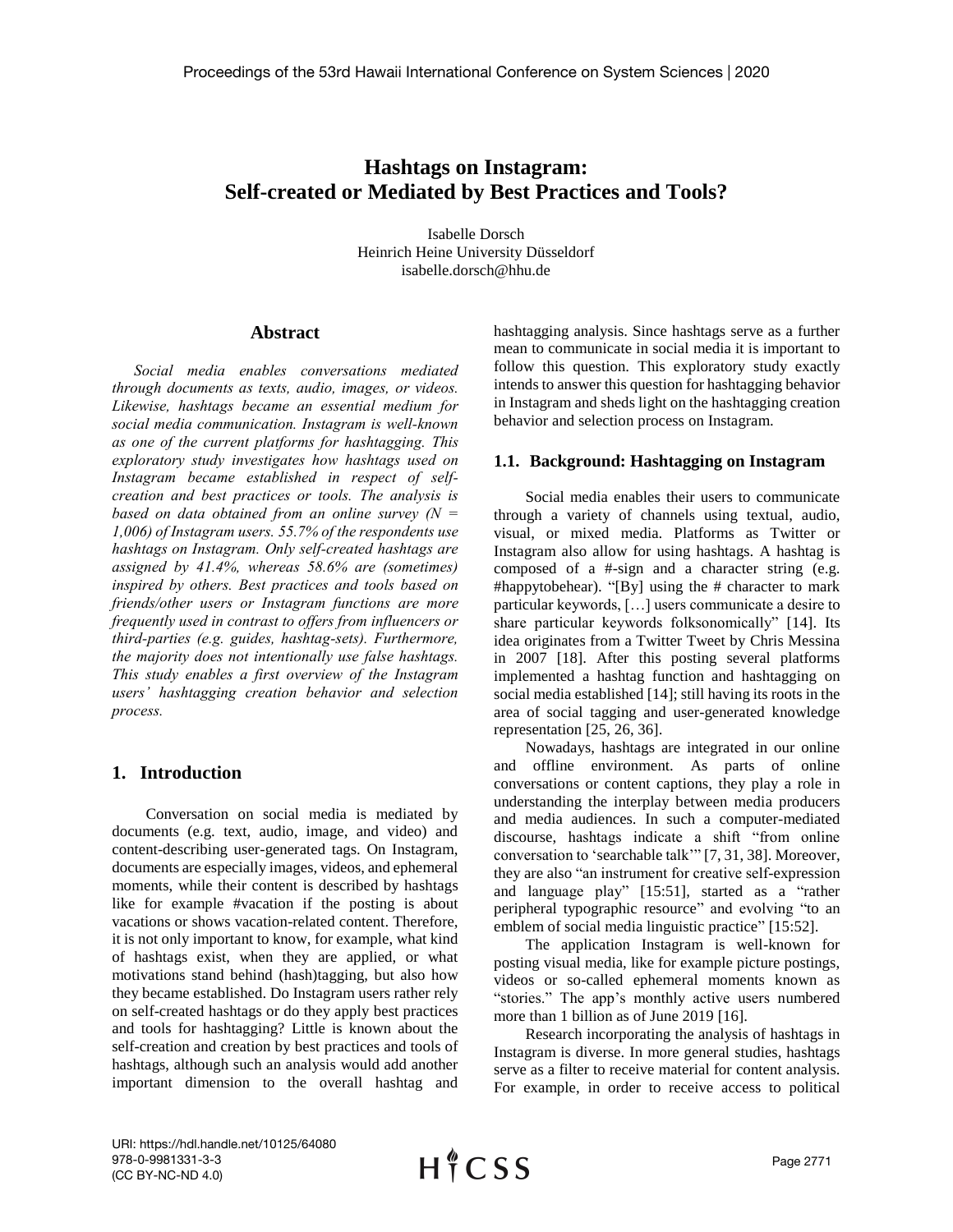debates of Clinton/Trump supporter during the 2016 US presidential election, Schmidbauer et al. [30] analyzed Instagram postings collected through 16 hashtags related to the topic.

Several studies have investigated motivational factors for using hashtags on Instagram based on the Uses and Gratifications (U&G) theory. The six motivations self-presentation, chronicling, inventiveness, information seeking, venting, and etiquette were identified by Erz et al. [9].

Sheldon et al. [32] compared American (individualist culture) and Croatian (collectivistic culture) undergraduate students' motivations of Instagram use. They point out self-promotion, social interaction, diversion, documenting, and creativity as gratifications influencing Instagram use for both cultures. According to the usage of hashtags, the American students use them mainly for documentation purpose. Similarly, the Croatian students do, however they further use them for other reasons like selfpromotion, social interaction, and creativity.

Motivational factors for hashtagging on Instagram, but also on other social media services as Twitter, Facebook, and LinkedIn, were the object of analysis in another study (composed of six empirical sub-studies), too. Here, the authors identified ten different motivations for the use of hashtags, namely amusing, organizing (especially on Twitter and Instagram), designing, conforming, trendgaging, bonding, inspiring, reaching, summarizing (especially on Instagram), and endorsing [28].

Besides studies investigating motivational factors, further hashtagging behavior is also of interest. An analysis of social tagging dynamics in respect of tag adoption patterns and the variety of tagging usage on Instagram reveals that the examined media (based on a dataset containing 9 million hashtags) amounts in a power law distribution, with the majority of media tagged with a few tags [10].

The descriptive power of hashtags was observed in a further study. Based on 1,000 Instagram pictures, certain hashtags, assigned by the picture posting owners were compared with hashtags study participants should choose from a list to describe the picture. For 66% of the chosen hashtags study participants would choose the same hashtags as the picture owners did in order to describe the content of the picture [12].

A hashtag content analysis of 14,649 hashtags from 1,000 Instagram images (divided into ten picture categories) shows, with 60,2% the majority of analyzed hashtags refers to content-related aspects of the posting, visible in the pictures. In contrast, hashtags communicating emotions or being full sentences are less often assigned [8]. Based on this a follow-up study on gender-specific hashtagging came to similar overall

results and further found out that females tend to use more emotional hashtags, whereas males assign hashtags related to non-topical features, like technical aspects of the picture such as the camera type or Instagram related hashtags (e.g. #IGers, #instagood) [27].

Focusing on gender hashtagging differences of Malaysian food-related postings, the analysis of 1,382 Instagram images tagged with the hashtag #Malaysianfood reveals women tend to use emotional and positive hashtags in comparison to male users [37].

The following studies consider more specific aspects of hashtagging. The hashtag #like4like, belongs to the group of performativeness hashtags which means those hashtags are calling for an action [8, 26]. Similarly, #goout or #followmearound, #like4like not only calls for the action to like a user's posting(s), but also promises to give (a) back-like(s) to those who liked the posting(s) [26, 39]. According to the hashtagging behavior on Instagram, it has been found that #like4like does not really provoke more likes (after 2013) and that, contradictory to what the hashtag mediates, most users do not like back [39].

An analysis of 18,366 Instagram picture postings tagged with #nofilter unveils that other as indicated 12% indeed used a filter for their image [29]. Thus hashtag can mediate false information, too.

Using participatory hashtag practices [22] some people promote their followers to upload images which match a suggested hashtag. A well-known example is Instagram's Weekend Hashtag Project (#WHP).

There exist a variety of health- and disease-related hashtags on Instagram. For example, obvious hashtags addressing a certain disease (e.g. #endometriosis) or aspects such as symptoms/sequelae of a disease (e.g. #selfharm). When searching after #selfharm, Instagram currently pops up a "Can we help?" message, explaining that posts with this hashtag "often encourage behavior that can cause harm and even lead to death" and the option to show posts, cancel the request or receive help [17]. Looking back, there were also times when – at some point – such hashtags were totally banned for the users. Consequently, variations (as for this case #selfharmm, #selfharmmm) emerged [21]. As a further result, a sub-group of *secret hashtags* established, especially used by adolescents [19, 21]. They are ambiguous or encrypted, so that they are less often or less quickly blocked. Those hashtags function as an entry to find (mental) health communities or conversations and offers the opportunity of being part of them. Apart from that, their users have to fear to be banned by Instagram to a lesser extent [5]. Those restrictions are not limited to health-related hashtags, but rather concerns a broader field of Instagram hashtags [5].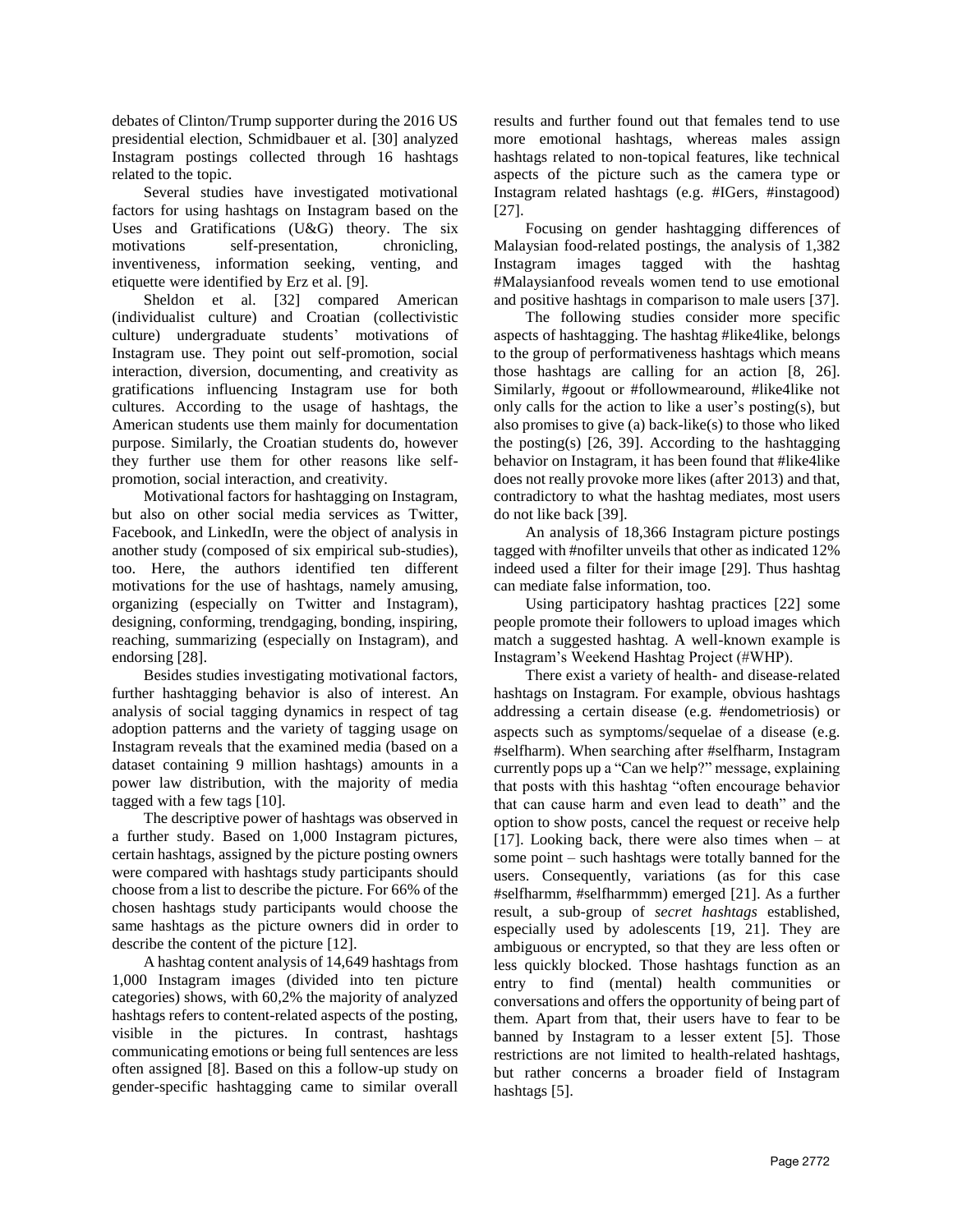The previously stated cases have underlined in which ways hashtagging on Instagram is part of mediated online conversation. Likewise, they show which effects they can have and which consequences or restrictions might arise.

## **1.2. Best Practices and Tools**

According to the latest definition of the Oxford dictionary [23] best practices are "[c]ommercial or professional procedures that are accepted or prescribed as being correct or most effective." Similarly, it is defined by the Cambridge dictionary [4] as "a working method or set of working methods that is officially accepted as being the best to use in a particular business or industry." Consequently, best practices can be seen as the result of a comparative process of an action with any alternative courses, whereby the action is linked to some outcome or goal [2]. Following these definitions and considering its origin from the field of economics, the application of the concept expanded over time. Nowadays, best practices are adapted in a variety of areas.

With the rise of social media, best practices incorporating or even solely for this scope evolved. For instance, a short Google search reveals that there are plenty of best practice guides and advice for the usage of social networking services like Facebook or Instagram. Staying with Instagram, they exist for special aspects or functions of the app as well. Entire guides and tools exclusively address *how to hashtag* on Instagram. From stating more universal advice, over specific user or company centered best practices to providing "trending hashtags" or hashtag sets (focusing on a specific purpose or topic), the offer is manifold diverse. The information can be embedded in news or blog postings, but there also exist YouTube videos, entire websites or applications (also listing or generating hashtag-sets and hashtag statistics), all dedicated to hashtagging best practices and tools for this purpose.

#### DOGS

#tagstagram #dog #dogs #dogsofinstagram #dogoftheday #dogstagram #dogsofinstaworld #dogs\_of\_instagram #doglover #doge #doggy #doglovers #dogs\_of\_world #doggie #doggo #dogsofinsta #instadog #dogsandpals #mansbestfriend #doggie

Table 1. Pre-defined hashtag set for Instagram postings addressing dog-related topics by the app Tagstagram

For example, Table 1 shows a pre-defined hashtag set for dog content postings provided by the iOS app Tagstagram. Within the app, users have the function "Copy Tags" to copy a whole hashtag set and to mark sets as "Favorite" [3]. Equivalent to this is the android app Tagify [6] or one of the many other applications or websites which come across with such a feature. One of the first hashtagging set providers might be TagsForLikes, but with the latest update in 2013 it is no longer up-to-date [35]. Nevertheless, according to its founder, TagsForLikes were used by over 5 million users in more than 129 million pictures [20].

As a second example and having a closer look on some up-to-date guides (e.g. [1, 13]), they often provide some general reasons for using hashtags on Instagram, state what changed and what is currently important to know (like with these examples such guides often refer to a specific year for which they are "valid"), state concrete "tips and tricks" like "[m]ake sure that hashtag means what you think it means," [1] or to better avoid popular Instagram hashtags like #like4like, #followme, or #tagsforlikes since they attract the wrong audience ("bots, spammers, and others users who have no intention of engaging with you in any meaningful way" [1]). Thereby, often is their main focus to increase the engagement on Instagram.

In our study, the term "Best Practices" means all suggested and well-established practices; "Tools" summarizes all available instruments for hashtagging. We distinguish between the following kinds of best practices and tools:

- Pre-defined hashtag-sets,
- Hashtag statistics,
- Hashtag guidelines,
- Direct hashtags recommendations by friends,
- Direct hashtag recommendations by influencers,
- Other users' or friends' hashtags seen on Instagram,
- Autocompletion on Instagram,
- Number of hashtags on Instagram,
- Instagram hashtag search function, and
- User's own practices, criteria, and experiences.

## **1.3. Best Hashtagging Practices and Tools on Instagram**

Hashtags are essential parts of social media communication. As the literature review shows, there exist studies about hashtags on Instagram in general and specifically on certain hashtagging behaviors and motivations, but there is still need to examine how hashtags on Instagram are created by their users.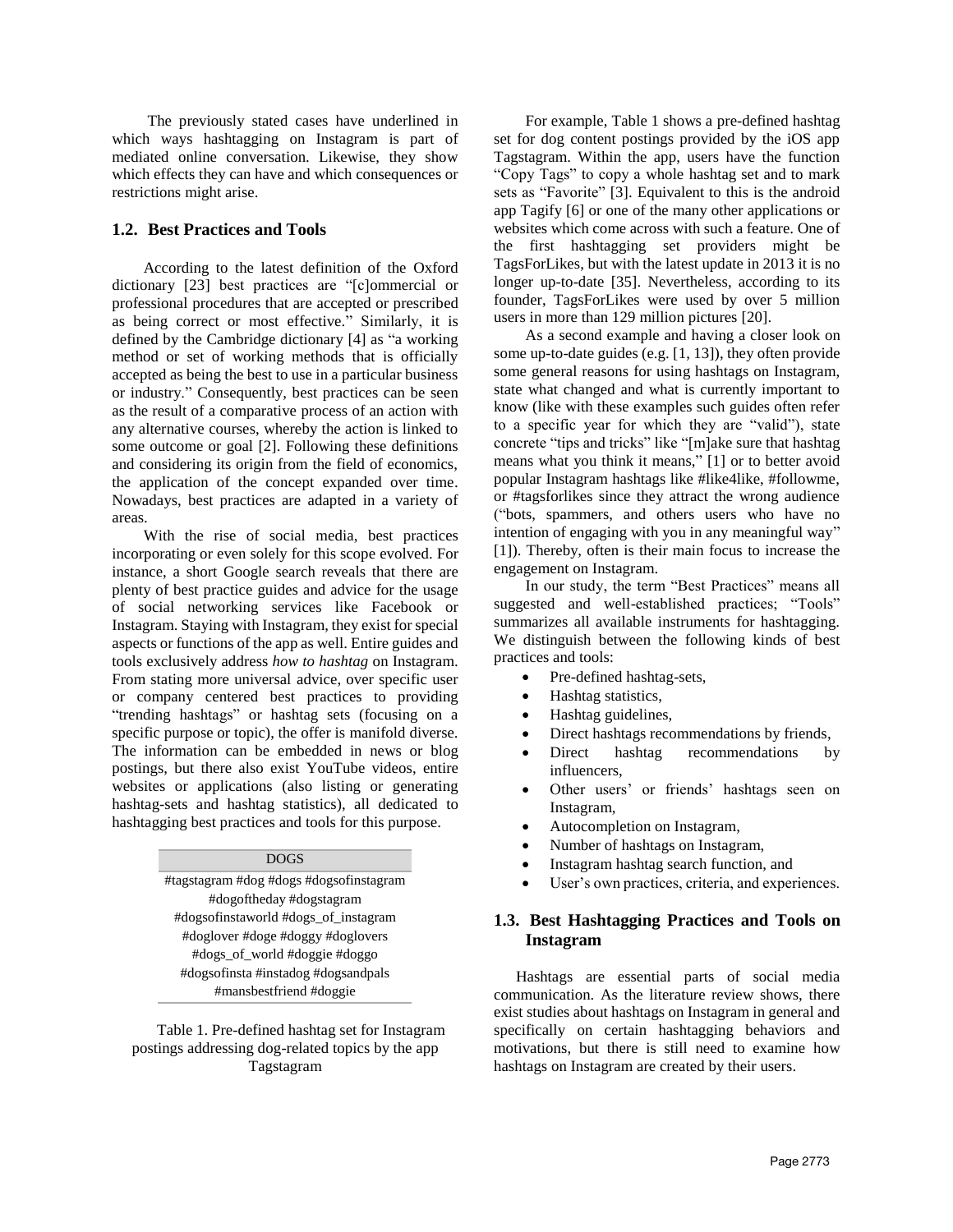In order to get to know more about the general role of hashtagging in computer-mediated conversation it is also important to analyze how hashtags are inspired by other influential factors as best hashtagging practices and tools and to what extent users rely on their own when using hashtags. Therefore, this exploratory study concentrates on answering the following research questions:

**RQ1:** How many Instagrammers use hashtags and for what?

**RQ2:** How are best hashtagging practices and tools used on Instagram and to what extent do users create hashtags on their own?

**RQ3:** Do Instagram users intentionally assign false hashtags?

We focus on Instagram as platform to be analyzed since it is one of the current platforms which is, similar to Twitter, strongly used for hashtagging in social media [24] and nowadays "the most prominent hashtagging platform" [31:7]. Furthermore, the possibility to annotate up to 30 hashtags as well as the establishment of new hashtags make the application especially interesting for this analysis. For example, hashtag phenomena as #like4like or even an entire platformspecific hashtag category called "Insta"-Tags (e.g.  $\#IGers$ ;  $\#insta + any kind of term, like \#insta$ established on Instagram [8, 39].



Figure 1. Research model

Based on our research questions and the literature background the following research model (Figure 1) underlays our study. Referring to Instagram, a *user* has the possibility to *index content* to be published with hashtags (e.g. Instagram pictures, videos, etc.) or

otherwise just to add a caption or post the content without any further textual information. If adding *hashtags* to the posting, they can be *self-generated,*  based on *mediated content,* or based on *mixed forms* of both prior stated variations. The hashtagged content will then be published on Instagram and is available for its *audience –* other Instagram users. Thereby, the process of hashtagging contributions normally happens during the publishing process, however, for some content like pictures or videos, it is also possible that users add their hashtags past publishing in the comment section or modify, add, or delete them from their caption. Some hashtags are also *mediated by* the platform needing a confirmation to be displayed with their indexed content or being totally blocked for the users.

## **2. Methods**

In order to answer the research questions for this exploratory study, a questionnaire for an online survey was developed. This approach was chosen to receive first general insights about this topic. Since the information questioned cannot be obtained directly from Instagram users' profiles, a survey provides a means of asking users about their preferences and behaviors. Although, experiments, field research, or interviews allow for gathering data on such user behavior, they were not suitable for this study. Experiments have the advantage to be able to exactly note down every behavioral aspect, but in the same way, the setting would have caused a man-made labor situation, not referring to the reality. Directly observing users within a field research context would involve certain problems. For example, people probably might not allow to observe them in such a context. Besides, both of these approaches would rather illustrate a current situation for specific cases as reveal more general statements. Interviews employ a solid starting point for exploratory studies. However, based on the existing literature and study structure, we choose an online survey setting. Furthermore, this approach allows us to reach a wide audience and to generate enough empirical data for the analysis.

#### **2.1. Survey**

Overall, the questionnaire is composed of 26 items (see Appendix). However, as can be obtained, each of these items does not apply to every survey participant. The first questions and notes (3.-9.) refer to a user's general Instagram usage and account settings. Questions 10. and 11. ask for the general usage and importance of hashtags. If participants stated to use hashtags the next question 12. concerns the area of application, followed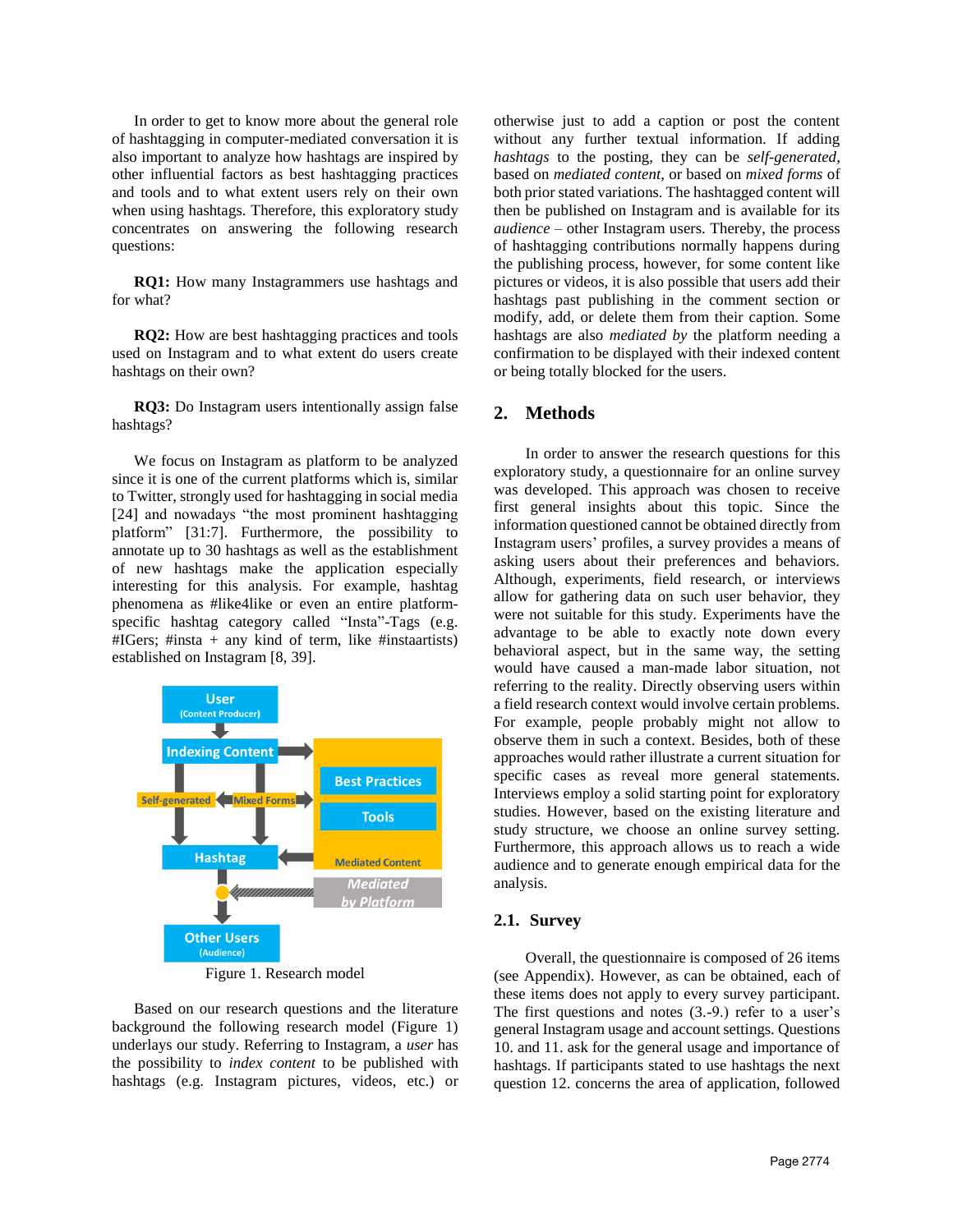by asking if one uses only self-created hashtags or if they are (sometimes) inspired by others (13.). Depending on the answer further questions concentrate on the application (14.-18.) or non-application (19.-22.) of Instagram hashtagging best practices or tools. The questionnaire concludes with items 23. to 26., surveying demographic statements and providing space for final comments.

The survey initially was composed in English language, followed by a German translation. Overall, it is based on our research model, the knowledge of the current state of research as well as the best practices and tools.

In total 7 persons  $(2 = male; 5 = female)$  pre-tested the survey and the received feedback where considered for or integrated in the survey. Umfrageonline<sup>1</sup> was chosen to host the survey.

## **2.2. Data Collection, Cleansing, & Analysis**

The distribution of the survey took place during May 12, until June 5, 2019. According to a nonprobability sampling, we digitally and physically promoted the survey participation. Therefore, the survey was spread via social media (Instagram, Reddit, Facebook, and Twitter), online forums, e-mail listservs, via flyers in Germany (mainly at places in Düsseldorf and Leverkusen), and Switzerland (Buchs and Chur).

During the data collection, we received the feedback that the gender denotation "divers" in the English questionnaire should be better changed into "other." This was done on May 22, 2019.

It was necessary to clean up the data gathered from our survey. Form the overall 1,338 participants, 1,156 completed the questionnaire. Since in question 3. 145 respondents selected not to use Instagram, 1,011 remain. However, five of them could still not be considered for the analysis. Two indicated in question 4. to have "0" Instagram account(s). Two further participants were removed as well because they selected one and two for their age and one due to problems with the software of Umfrageonline. Therefore, the data cleansing results in a total of 1,006 participants, considered for the analysis.

Due to the inclusion of filter questions (see Appendix), the overall number of respondents varies for some questions. For a better understanding Tables 2-5 therefore include an "overall N" indicating how many persons answered this question overall. These also incorporate respondents which selected the statement "No experience" or "I don't know" which is not further analyzed within these tables.

## **3. Results**

In our study ( $N = 1,006$ ), 63.1% of Instagram users identify as female, 33.2% as male, and 2.8% as other. The remaining 0.9% preferred to make no statement about their gender. Although the worldwide gender distribution on Instagram is more balanced (52% female and 48% male) [34], women generally are more likely to fill out online surveys [33].

Based on the age groups identified by Fietkiewicz [11] 52% of our participants belong to Generation Y (born between 1980 and 1996), 42.7% to Generation Z (born after 1996), 5% to Generation X (born between 1960 and 1980), and 3% to the so-called "Silver Surfers" (born before 1960).

From a total of 55 countries, the majority come from Germany (37.7%) and the United States (35.1%), followed by Canada (5.8%), the United Kingdom (5.3%), Australia (2.3%), and the Netherlands (1.3%).

With 64.8% nearly two-thirds report to have one Instagram account, whereas 23.4% have two accounts and 11.7% three or up to seven accounts. However, one person indicated to have 18 accounts.

Considering the visibility settings for Instagram accounts the distribution is nearly fifty-fifty. This means 50.1% have their profile open to the public and conversely, 49.9% set their profiles on private mode, only allowing confirmed users to see their postings.

Having a closer look on the follower numbers, 61.8% respondents have between 100 and 999 Instagram follower, followed by 31.0% respondents with between 1 and 99; 5.2% respondents with between 1,000 and 9,999; 0,7% respondents with between 10,000 and 99,999 respondents; and 0.3% respondents with between 100,000 and 499,999 followers. To have 0 Instagram follower was selected by 1%.

Nearly all use their account only by themselves (98.4%) and just a very small amount shares it with further persons (1.6%).

#### **RQ1: How many Instagrammers use hashtags and for what?**

When analyzing the usage of hashtagging best practices and tools, it is also important to look at how many Instagram users make use of hashtags. More than half (55.7%) of the 1,006 respondents use hashtags on Instagram.

Table 2 shows how important hashtags for searching postings as well as for using them in own contributions posted on Instagram are. 20.7% indicated they are rather important for searching, whereas 28.6% find them very

 $\overline{a}$ 

<sup>1</sup> [https://www.umfrageonline.com](https://www.umfrageonline.com/)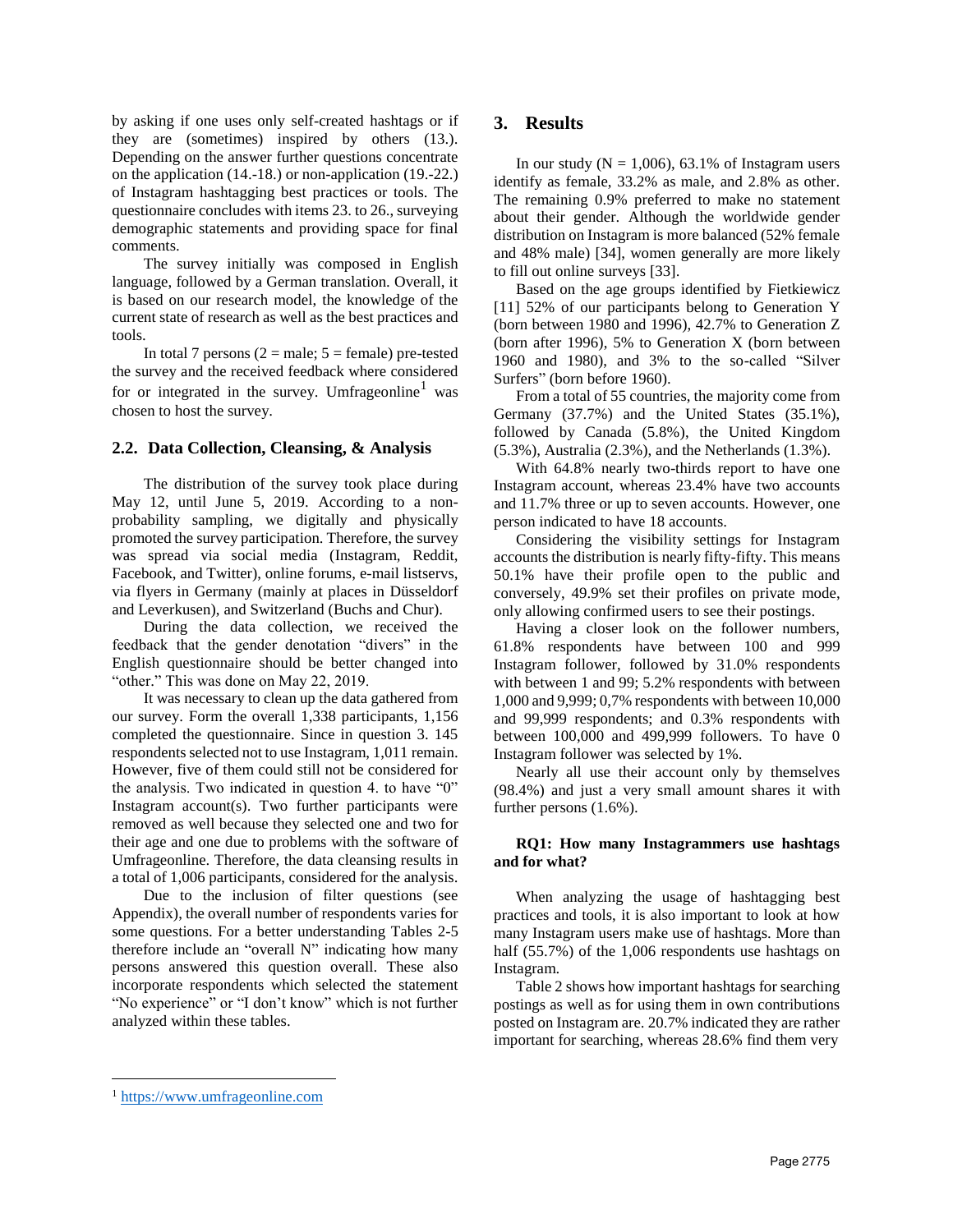|                                                                                                                                                   |                                                                   |       |       |       |       |       | Median | IOR |     |
|---------------------------------------------------------------------------------------------------------------------------------------------------|-------------------------------------------------------------------|-------|-------|-------|-------|-------|--------|-----|-----|
|                                                                                                                                                   | Searching contributions by others (e.g. pictures, videos, etc.)   |       |       |       |       |       |        |     |     |
| 11.5%                                                                                                                                             | 16.0%                                                             | 20.7% | 13.4% | 11.4% | 10.9% | 16.3% |        |     | 958 |
|                                                                                                                                                   | Usage within your own contributions (e.g. pictures, videos, etc.) |       |       |       |       |       |        |     |     |
| 10.2%                                                                                                                                             | 11.2%                                                             | 11.5% | 13.8% | 11.8% | 13.0% | 28.6% |        |     | 934 |
| $7 =$ Very important, $6 =$ Important, $5 =$ Rather important, $4 =$ Neutral, $3 =$ Rather unimportant, $2 =$ Unimportant, $1 =$ Very unimportant |                                                                   |       |       |       |       |       |        |     |     |
|                                                                                                                                                   | Overall $N = 1.006$                                               |       |       |       |       |       |        |     |     |

Table 2. Hashtag importance for searching contributions by other Instagram users and for the usage within own contributions

|                                                                                                                         | 6                 | 5      | 4     | 3                     | 2    |         | Median         | <b>IQR</b>     | N   |
|-------------------------------------------------------------------------------------------------------------------------|-------------------|--------|-------|-----------------------|------|---------|----------------|----------------|-----|
| For my picture postings                                                                                                 |                   |        |       |                       |      |         |                |                |     |
| 41.1%                                                                                                                   | 23.3%             | 22.5%  | 4.8%  | 6.6%                  | 0.9% | $0.7\%$ | 6              | $\overline{2}$ | 559 |
|                                                                                                                         |                   |        |       | For my video postings |      |         |                |                |     |
| 30.5%                                                                                                                   | 15.2%             | 18.4%  | 8.6%  | 10.9%                 | 1.4% | 14.9%   | 5              | $\overline{4}$ | 348 |
| For my story postings                                                                                                   |                   |        |       |                       |      |         |                |                |     |
| 6.7%                                                                                                                    | 6.7%              | 26.0 % | 15.9% | 17.1%                 | 2.6% | 25.0%   | $\overline{4}$ | 3,75           | 416 |
| For my profile description                                                                                              |                   |        |       |                       |      |         |                |                |     |
| 1.4%                                                                                                                    | 3.3%              | 6.7%   | 6.1%  | 5.5%                  | 4.1% | 72.9%   |                | 1              | 491 |
| In comments to my own postings                                                                                          |                   |        |       |                       |      |         |                |                |     |
| 1.8%                                                                                                                    | 4.5%              | 10.9%  | 12.1% | 17.6%                 | 1.4% | 51.6%   |                | 3              | 494 |
| In comments to other postings                                                                                           |                   |        |       |                       |      |         |                |                |     |
| 1.4%                                                                                                                    | 2.6%              | 17.2%  | 12.0% | 18.1%                 | 2.0% | 46.7%   | 3              | 3              | 507 |
| 7 = Very frequently, 6 = Frequently, 5 = Occasionally, 4 = Rarely, 3 = Very rarely, 2 = I only tried it once, 1 = Never |                   |        |       |                       |      |         |                |                |     |
|                                                                                                                         | Overall $N = 560$ |        |       |                       |      |         |                |                |     |

Table 3. Frequency of hashtag usage for Instagram activities

unimportant for their own contributions. Although, it becomes apparent that the opinions differ and have a width range, also demonstrated by the interquartile range (IQR) of 4 and the medians. The inclusion of all participants for this question might be a reason for such a broad distribution.

There is a clear trend for the frequency of hashtag usage for different activities on Instagram (Table 3). Especially own picture and video postings are (very) frequently hashtagged. In contrast, the clear majority of 72.9% never used hashtags for their profile description. Likewise, is this for hashtags in comments. Here, 51.6% never use them in own comments to their posting and with 46.7% this applies for comments to other postings.

#### **RQ2: How are best hashtagging practices and tools used on Instagram and to what extent do users create hashtags on their own?**

Considering all participants using hashtags  $(N =$ 560), 41.4% of them only use self-created hashtags. The remaining 58.6%, and thus the majority, reported to create their hashtags (sometimes) inspired by others and not solely by their own. Following this, participants using inspired hashtags were asked how important certain hashtagging best practices and tools are for them and how frequently they use them. The frequency of applying hashtagging best practices or tools can be obtained from Table 4. Overall, these results are quite similar to the ones found for the importance. Therefore, we focus in more detail only on one of these two aspects, namely the frequency.

For the usage of pre-defined hashtag-sets (47.9%), hashtag statistics from third-parties (65.2%), overall hashtag guidelines (54.5%), and direct hashtag recommendations or practices received from influencers (48.4%) the proportional majority stated to never use those. Direct hashtag recommendations or practices by friends (26.3%), users'/friends' hashtags directly seen Instagram (30.3%), Instagram's hashtag autocompletion function (24.7%), the information about the number of times a hashtag is assigned on Instagram (23.4%), and the Instagram hashtag search function (24.1%) are mostly used occasionally (again based on the proportional majority). Especially for the last stated 4 aspects, Instagram hashtag functions and users'/friends' hashtags, the usage can be considered as rather frequent since many also stated to use it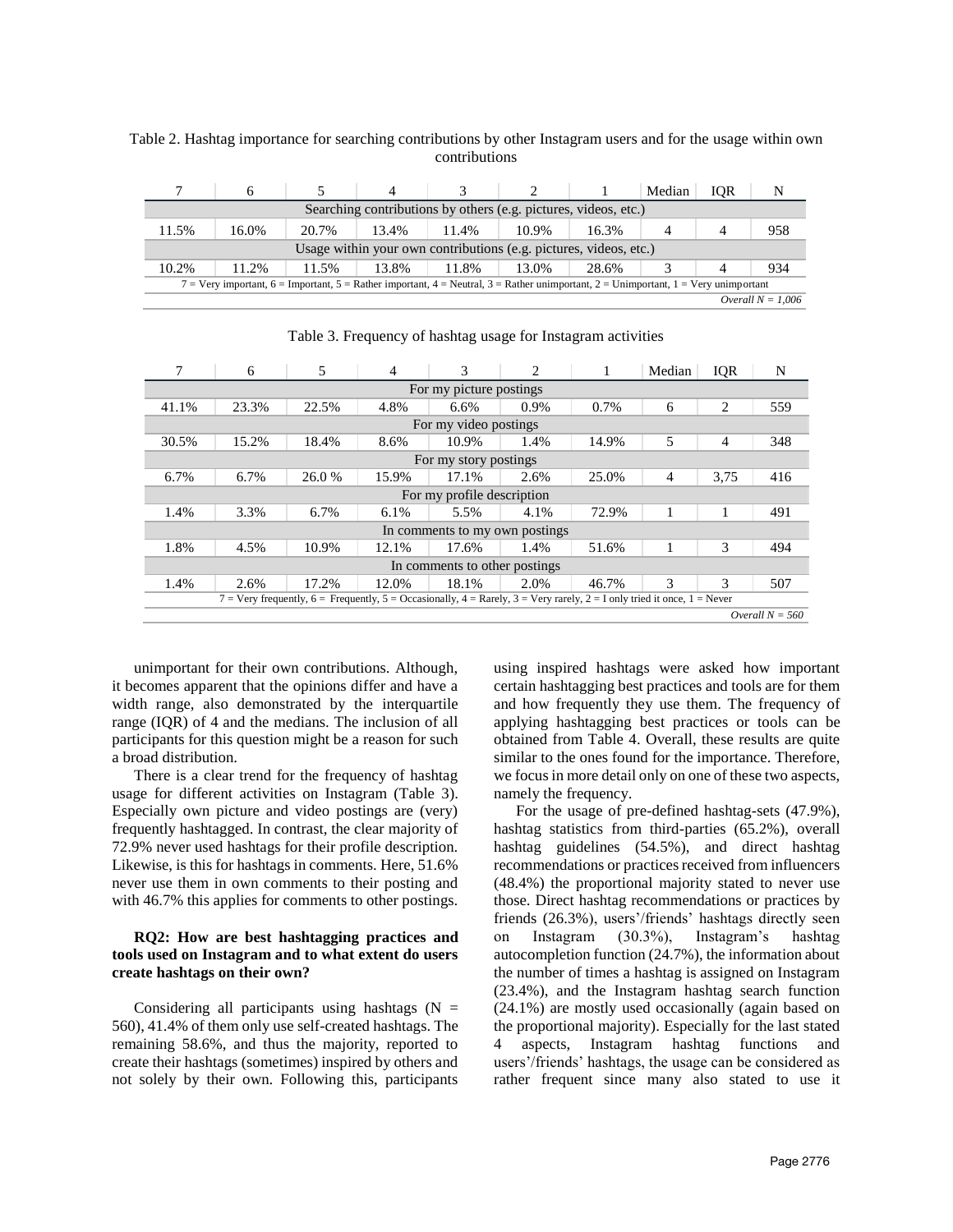frequently or even very frequently. As indicated in Table 4, this is also supported by the medians and IQRs.

Besides, the respondents not only utilize best practices or tools, but rely frequently on own practices, criteria, and experiences (33.1%) as well, when using hashtags. Likewise, many use them occasionally (23.2%) or very frequently (21.2%).

Referring to the 232 participants who stated to create their hashtags only by themselves 70.3% answered for

question 20. they don't know about the existence of best practices and tools for hashtagging and following 29.7% know about such practices and tools. Based on this, only a few participants answered in question 21. that they ever informed themselves about such practices (18.8%;  $N = 13$ ). Here the majority (81.2%;  $N = 56$ ) clearly does not inform themselves about such practices.

| 7                                                            | 6                                                                                                                       | 5     | 4     | 3                                                  | $\mathfrak{D}$ |       | Median         | <b>IQR</b>     | N   |
|--------------------------------------------------------------|-------------------------------------------------------------------------------------------------------------------------|-------|-------|----------------------------------------------------|----------------|-------|----------------|----------------|-----|
| Usage of pre-defined hashtag-sets (from web pages or apps)   |                                                                                                                         |       |       |                                                    |                |       |                |                |     |
| 7.4%                                                         | 11.6%                                                                                                                   | 16.4% | 7.1%  | 6.8%                                               | 2.9%           | 47.9% | $\overline{2}$ | $\overline{4}$ | 311 |
| Hashtag statistics (from third-parties)                      |                                                                                                                         |       |       |                                                    |                |       |                |                |     |
| 2.3%                                                         | 5.6%                                                                                                                    | 7.9%  | 7.2%  | 7.9%                                               | 3.9%           | 65.2% | 1              | 2              | 305 |
|                                                              | Overall hashtag guidelines (provided on blogs, websites, Youtube, etc.)                                                 |       |       |                                                    |                |       |                |                |     |
| 4.5%                                                         | 3.5%                                                                                                                    | 11.6% | 10.6% | 10.6%                                              | 4.5%           | 54.5% |                | 3              | 310 |
| Direct hashtag recommendations or practices by friends       |                                                                                                                         |       |       |                                                    |                |       |                |                |     |
| 5.1%                                                         | 12.7%                                                                                                                   | 26.3% | 10.8% | 16.1%                                              | 4.4%           | 24.7% | $\overline{4}$ | 3              | 316 |
| Direct hashtag recommendations or practices by influencers   |                                                                                                                         |       |       |                                                    |                |       |                |                |     |
| 5.4%                                                         | 7.0%                                                                                                                    | 15.2% | 10.8% | 8.9%                                               | 4.4%           | 48.4% | 2              | $\overline{4}$ | 316 |
| Based on users'/friends' hashtags directly seen on Instagram |                                                                                                                         |       |       |                                                    |                |       |                |                |     |
| 9.9%                                                         | 14.6%                                                                                                                   | 30.3% | 10.5% | 15.3%                                              | 1.6%           | 17.8% | 5              | 2              | 314 |
|                                                              |                                                                                                                         |       |       | Autocompletion hashtag recommendation on Instagram |                |       |                |                |     |
| 21.5%                                                        | 21.8%                                                                                                                   | 24.7% | 8.5%  | 7.0%                                               | 2.5%           | 13.9% | 5              | 2              | 316 |
|                                                              |                                                                                                                         |       |       | Number of times a hashtag is assigned on Instagram |                |       |                |                |     |
| 14.9%                                                        | 18.8%                                                                                                                   | 23.4% | 12.5% | 6.9%                                               | 2.0%           | 21.5% | 5              | 3              | 303 |
| Instagram hashtag search function                            |                                                                                                                         |       |       |                                                    |                |       |                |                |     |
| 13.7%                                                        | 21.0%                                                                                                                   | 24.1% | 14.9% | 8.3%                                               | 1.9%           | 16.2% | 5              | 3              | 315 |
| Based on my own practices, criteria and experiences          |                                                                                                                         |       |       |                                                    |                |       |                |                |     |
| 21.2%                                                        | 33.1%                                                                                                                   | 23.2% | 10.3% | 3.5%                                               | 0.6%           | 8.0%  | 6              | 1              | 311 |
|                                                              | 7 = Very frequently, 6 = Frequently, 5 = Occasionally, 4 = Rarely, 3 = Very rarely, 2 = I only tried it once, 1 = Never |       |       |                                                    |                |       |                |                |     |
|                                                              | Overall $N = 328$                                                                                                       |       |       |                                                    |                |       |                |                |     |

Table 4. Frequency of using hashtagging best practices or tools for the own hashtagging behavior

Table 5. Frequency of using intentionally false hashtags

|                                                                                                                         |      |         |      |      |      |       | Median | <b>IOR</b> |     |
|-------------------------------------------------------------------------------------------------------------------------|------|---------|------|------|------|-------|--------|------------|-----|
| Frequency of using intentionally false hashtags by users (sometimes) <i>inspired by others</i> for hashtag creation     |      |         |      |      |      |       |        |            |     |
| 2.8%                                                                                                                    | 4.1% | $6.6\%$ | 6.9% | 4.4% | 2.8% | 72.5% |        |            | 320 |
| Frequency of using intentionally false hashtags by users only self-creating hashtags                                    |      |         |      |      |      |       |        |            |     |
| 0%                                                                                                                      | 1.8% | 3.5%    | 2.6% | 6.6% | 2.2% | 83.3% |        |            | 227 |
| 7 = Very frequently, 6 = Frequently, 5 = Occasionally, 4 = Rarely, 3 = Very rarely, 2 = I only tried it once, 1 = Never |      |         |      |      |      |       |        |            |     |
| Overall N (inspired by other) = 328; Overall N (only self-created) = $232$                                              |      |         |      |      |      |       |        |            |     |

#### **RQ3: Do Instagram users intentionally assign false hashtags?**

 Both, the Instagram users stated to be (sometimes) inspired by others when creating their hashtags and the users only using self-created hashtags relatively similar utilize intentionally false hashtags as can be seen in Table 5. Clearly, the majority don't use such hashtags

(72.5% and 83.3%). Users inspired by others are slightly more including intentionally false hashtags in their hashtagging behavior.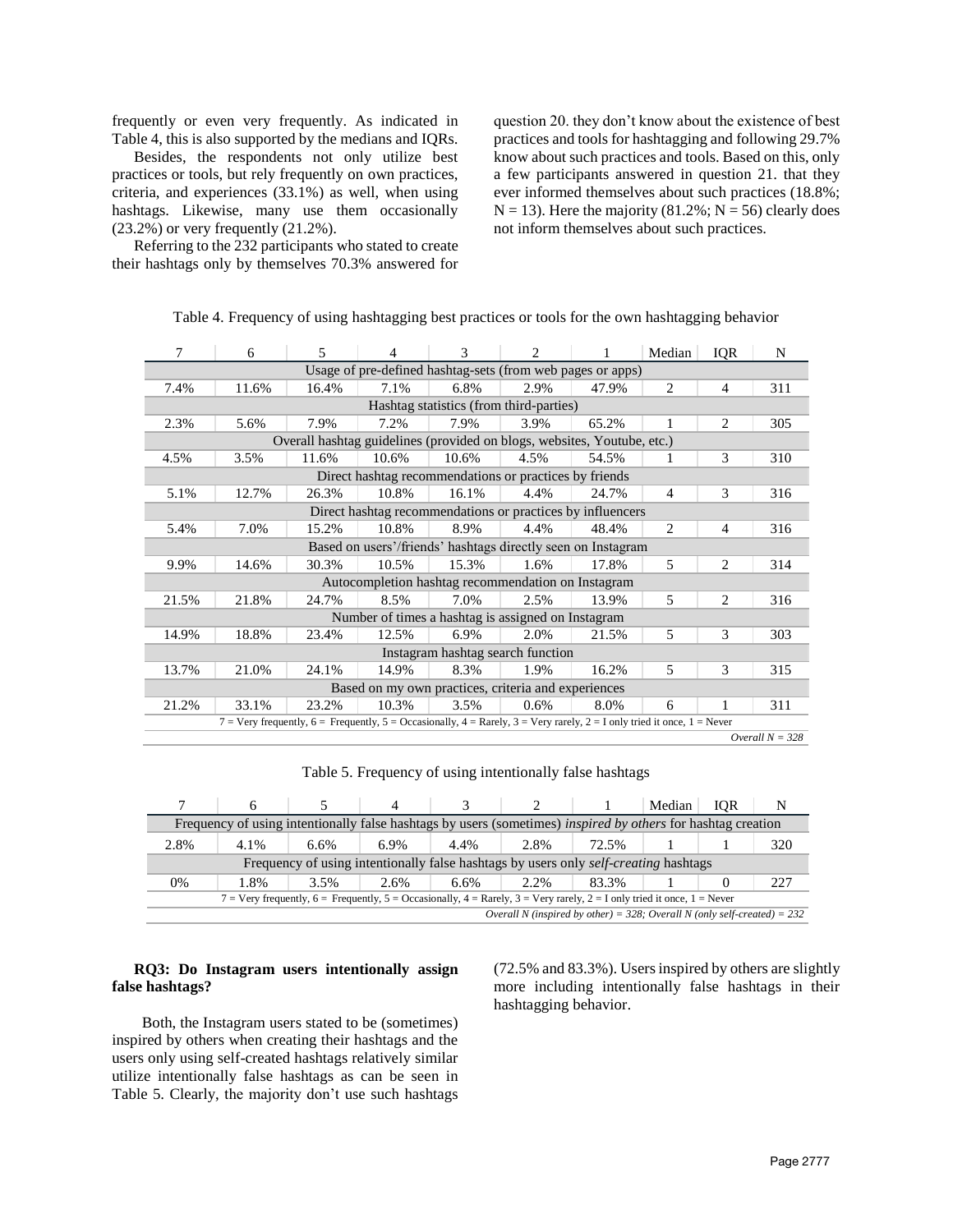### **4. Discussion**

Our exploratory study investigated the application of hashtagging best practices and tools on Instagram in contrast to the self-creation of hashtags. In doing so, it shows how far best practices and tools influence the establishment of hashtags. For the study, we conducted an online survey with 1,006 participants.

In respect to **RQ1,** more than half of the respondents (55.7%) use hashtags on Instagram. The importance of searching after contributions with hashtags or using them in own contributions on Instagram generally varies but is slightly more important for searching with hashtags. Considering the frequency of application, hashtags are predominantly used in the picture and video postings, whereas profile descriptions, and comments to own or other postings are generally not or rarely assigned with hashtags.

The results for **RQ2** show that 41.4% of Instagram users use self-created hashtags only, whereas 58.6% are (sometimes) inspired by others. Interestingly, best practices or tools connected to an Instagram user's friend (or other users), and functions offered by Instagram itself are rather frequently used in contrast to Influencer or third-party offers.

 Using intentionally false hashtags as questioned in **RQ3** is something the most have never done. This applies similarly to users (sometimes) inspired by best practices and tools as for those only using their own hashtags.

The overall results have shown that the hashtagging creation behavior and selection process is not only solely based on self-created hashtags or certain bestpractices and that best practices appealing more personal or directly referring to Instagram are more frequently used. Instagram users might rely on more personal and individual inspiration in order to give their hashtags a more personal expression. One participant also gave us the feedback that his or her hashtags often serve as a medium to communicate jokes or to add ironic or humoristic elements to the posting (e.g. #hashtag) and that this is more important to him or her instead of making the contributions searchable. For the participant, such language plays function much better as hashtag than jokes within the normal text caption [personal communication]. Likewise, some other respondents stated to use them to make fun or jokes.

The data of this study is limited to a non-probability sample. It is not possible to create a sample based on the total Instagram population since such data is not freely accessible. However, this problem is – unfortunately – well-known in social media research and not limited to this study.

This study generated first insights about Instagram users' hashtag self-creation and the creation mediated by best practices and tools; it helps to analyze hashtags as part of social media communication. Our questionnaire also contained a few basic open questions. The conduction of further in-depth interviews could provide more detailed structured information for a better understanding of these first findings and broaden the study scope. For example, users could be asked about their motivations to apply or not apply best practices and tools and if they do so, looking back to their behavior, achieve to satisfy their motivations. Interviews also enable the possibility to exactly address the self-creation behavior or specific best practices and tools suggested by best practice guides, recommendations, etc. addressed in this study. Besides, a closer examination could identify if there exist gender-, age- or countryspecific differences within the application and in how far account aspects like the number of followers, profile visibility or number of account administrators influence best hashtagging practices and tools.

Focusing on the platform, it is important as well to analysis in how far the hashtag mediation by Instagram affects the online communication through hashtags. Furthermore, there is also need to analyze how hashtags are perceived by their audience in more detail. For example, the best practice to hide hashtags in the comment section or caption of picture and video contributions. How is this perceived by the users and what does it communicate to them?

## **5. References**

[1] Aynsley, M., "The 2019 Instagram Hashtag Guide—How to Use Them and Get Results", 2019.

https://blog.hootsuite.com/instagram-hashtags/

[2] Bretschneider, S., F.J. Marc-Aurele, and J. Wu, "'Best practices' research: A methodological guide for the perplexed", *Journal of Public Administration Research and Theory 15*(2), 2005, pp. 307–323.

[3] BYOApps LLC, "Tagstagram - Hashtag Generator", 2019. https://apps.apple.com/us/app/tagstagram-hashtaggenerator/id587756737

[4] Cambridge University Press, "best practice", 2019. https://dictionary.cambridge.org/dictionary/english/bestpractice

[5] Dapper Goat Social Media, "BANNED INSTAGRAM HASHTAGS 2019", 2019.

https://www.dappergoat.com/blog/banned-instagramhashtags-2019/

[6] Dev, G., "Tagify - Best Hashtags for Instagram", 2019. https://play.google.com/store/apps/details?id=com.gongadev. hashtagram&hl=de

[7] Dickinson, P., "'B/w U & me': The Functions of Formulaic Language in Interactional Discourse on Twitter", *The Linguistics Journal 7*(1), 2013, pp. 7–38.

[8] Dorsch, I., "Content description on a mobile image sharing service: Hashtags on Instagram", *Journal of Information Science Theory and Practice 6*(2), 2018, pp. 46–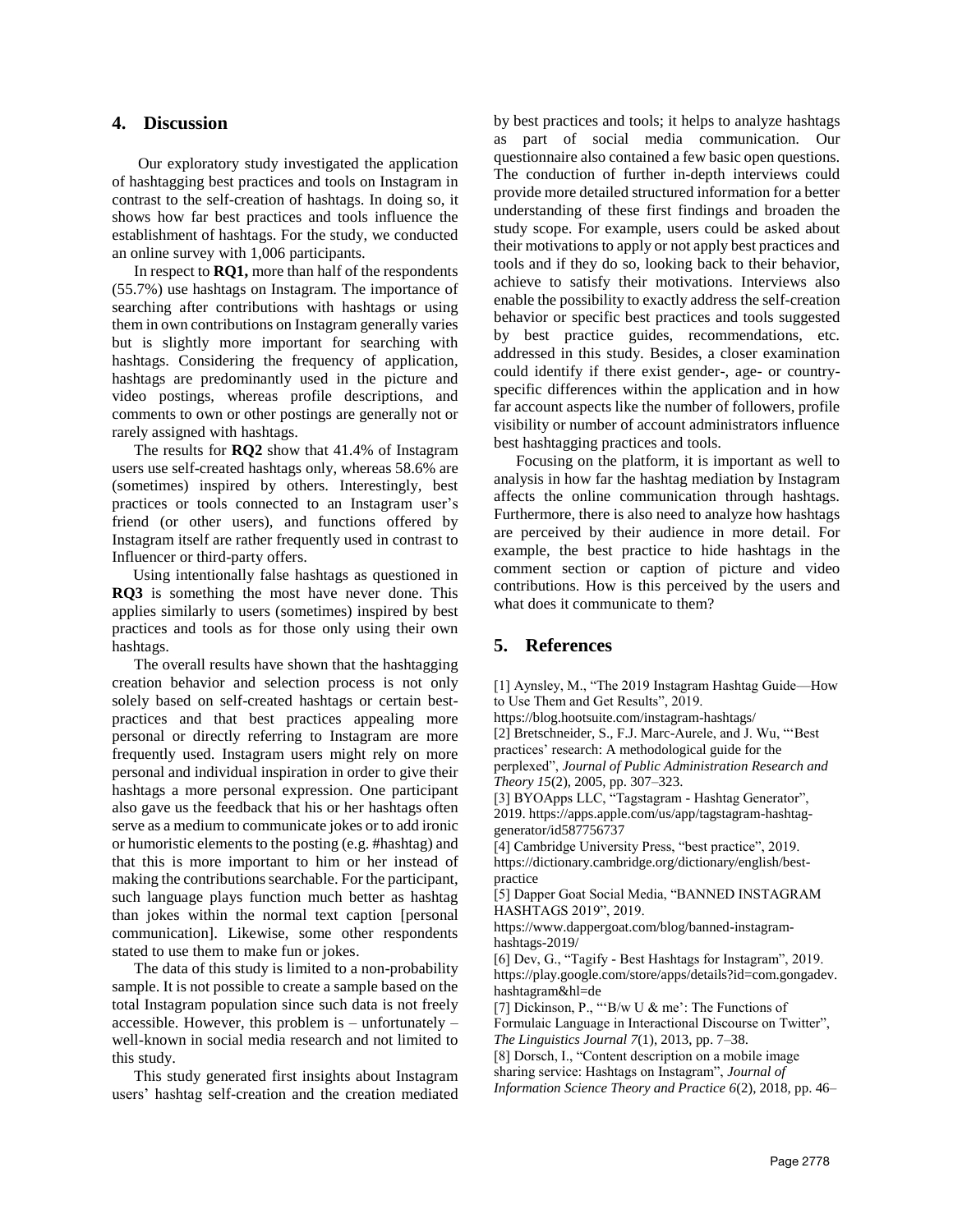#### 61.

[9] Erz, A., B. Marder, and E. Osadchaya, "Hashtags: Motivational drivers, their use, and differences between influencers and followers", *Computers in Human Behavior 89*(July), 2018, pp. 48–60. [10] Ferrara, E., R. Interdonato, and A. Tagarelli, "Online popularity and topical interests through the lens of Instagram", *The Proceedings of the 25th ACM Conference on Hypertext and Social Media*, ACM (2014), 24–34. [11] Fietkiewicz, K., "Jumping the digital divide: How do 'silver surfers' and 'digital immigrants' use social media?", *Networking Knowledge 10*(1), 2017, pp. 5–26. [12] Giannoulakis, S., and N. Tsapatsoulis, "Evaluating the descriptive power of Instagram hashtags", *Journal of Innovation in Digital Ecosystems 3*(2), 2016, pp. 114–129. [13] Gilbert, S., "New Rules for Instagram Hashtags: How to Find the Right Hashtags for Your Business", 2019. https://later.com/blog/instagram-hashtags/ [14] Halavais, A., "Structure of Twitter: Social and technical", In K. Weller, A. Bruns, J. Burgess, M. Mahrt and C. Puschmann, eds., *Twitter and Society*. Peter Lang, New York, NY, 2014, 29–41. [15] Heyd, T., and C. Puschmann, "Hashtagging and functional shift: Adaptation and appropriation of the #", *Journal of Pragmatics 116*, 2017, pp. 51–63. [16] Instagram, "Instagram Statistics", 2019. https://instagram-press.com/our-story/ [17] Instagram, "Can we help?", 2019. https://www.instagram.com/explore/tags/selfharm/?hl=en [18] Messina, C., "How do you feel about using # (pound) for groups. As in #barcamp [msg]? @chrismessina (Twitter)", 2007. https://twitter.com/chrismessina/status/223115412 [19] Metcalfe, H., A. Beesley, C. Watson, et al., "#SpeakingTheirLanguage: Engaging with young people's mental health in a digital landscape", *Clinical Psychology Forum*(307), 2018, pp. 9–14. [20] Mohiuddin, Z., "Products", https://www.zaheer.me/ [21] Moreno, M.A., A. Ton, E. Selkie, and Y. Evans, "Secret Society 123: Understanding the language of self-harm on Instagram", *Journal of Adolescent Health 58*(1), 2016, pp. 78–84. [22] Oh, C., T. Lee, Y. Kim, S. Park, and B. Suh, "Understanding Participatory Hashtag Practices on Instagram: A Case Study of Weekend Hashtag Project", *CHI'16 Extended Abstracts*, ACM (2016), 1280–1287. [23] Oxford University Press, "best practice", 2019. https://en.oxforddictionaries.com/definition/best\_practice [24] Pennington, D.R., and L. Spiteri, eds., *Social Tagging in a Linked Data Environment*, Facet Publishing, London, UK, 2019. [25] Peters, I., *Folksonomies. Indexing and retrieval in web 2.0*, De Gruyter Saur, Berlin, 2009. [26] Peters, I., and W.G. Stock, "Folksonomy and information retrieval", *Proceedings of the American Society for Information Science and Technology 44*(1), 2007, pp. 1– 28. [27] Philipps, J., and I. Dorsch, "Gender-specific tagging of

images on Instagram", *Social Computing and Social Media. Design, Human Behavior and Analytics. HCII 2019. Lecture Notes in Computer Science, Vol .11578.*, Springer (2019),

#### 396–413.

[28] Rauschnabel, P.A., P. Sheldon, and E. Herzfeldt, "What motivates users to hashtag on social media?", *Psychology and Marketing 36*(5), 2019, pp. 473–488.

[29] Santarossa, S., P. Coyne, and S.J. Woodruff, "Exploring #nofilter images when a filter has been used", *International Journal of Virtual Communities and Social Networking 9*, 2017, pp. 54–63.

[30] Schmidbauer, H., A. Rösch, and F. Stieler, "The 2016 US presidential election and media on Instagram: who was in the lead?", *Computers in Human Behavior 81*, 2018, pp. 148–160.

[31] Sheldon, P., E. Herzfeldt, and P.A. Rauschnabel, "Culture and social media: the relationship between cultural values and hashtagging styles", *Behaviour and Information Technology*(in press), 2019, pp. 1–13.

[32] Sheldon, P., P.A. Rauschnabel, M.G. Antony, and S. Car, "A cross-cultural comparison of Croatian and American social network sites: Exploring cultural differences in motives for Instagram use", *Computers in Human Behavior 75*, 2017, pp. 643–651.

[33] Smith, W.G., "Does gender influence online survey participation? A record-linkage analysis of university faculty online survey response behavior", *Eric Ed501717*, 2008. [34] Statista, "Distribution of Instagram users worldwide as

of April 2019, by gender", 2019. https://www.statista.com/statistics/802776/distribution-of-

users-on-instagram-worldwide-gender/

[35] TagsForLikes, "#TagsForLikes", 2013.

https://www.tagsforlikes.com/

[36] Vander Wal, T., "No Title", 2007.

http://www.vanderwal.net/folksonomy.html

[37] Ye, Z., N.H. Hashim, F. Baghirov, and J. Murphy, "Gender Differences in Instagram Hashtag Use", *Journal of Hospitality Marketing and Management 27*(4), 2018, pp. 386–404.

[38] Zappavigna, M., "Ambient affiliation: A linguistic perspective on Twitter", *New Media and Society 13*(5), 2011, pp. 788–806.

[39] Zhang, Y., M. Ni, W. Han, and J. Pang, "Does #like4like indeed provoke more likes?", *Proceedings of the International Conference on Web Intelligence (WI'17)*, (2017), 179–186.